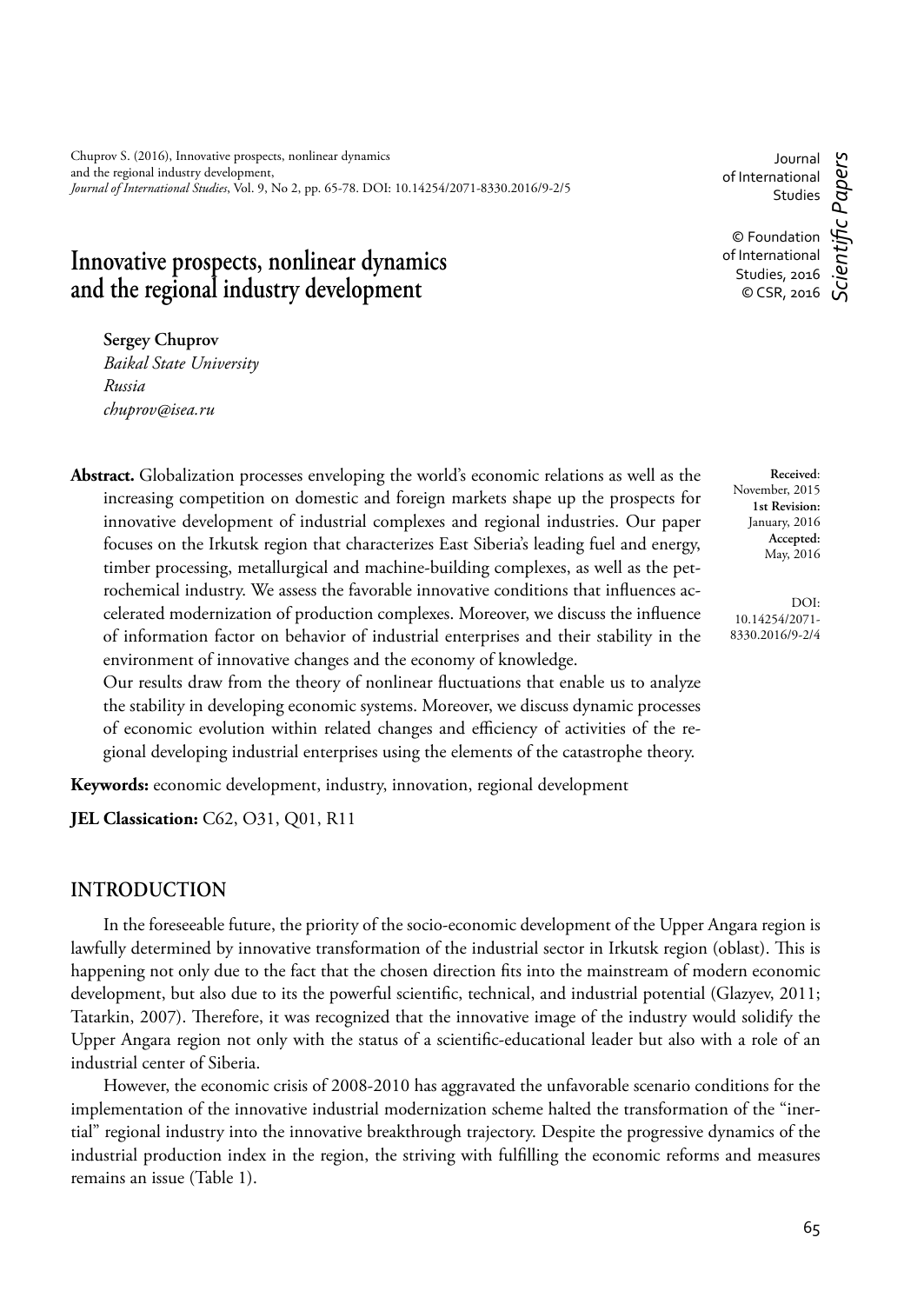Table 1

| Year                                                                | 2008   | 2009   | 2010   | 2011   | 2012           | 2013   | 2014   | 2015   |
|---------------------------------------------------------------------|--------|--------|--------|--------|----------------|--------|--------|--------|
| Indices of industrial<br>production                                 | 106,0% | 95.1%  | 116.7% | 109.2% | 112.8%         | 112.7% | 103,0% | 104,5% |
| Mining                                                              | 103,1% | 110.9% | 133.4% | 160,0% | 144,0%<br>$\%$ | 136,2% | 110.0% | 109.7% |
| Manufacturing                                                       | 106,9% | 93,3%  | 113,2% | 92,6%  | 95,5%          | 99,1%  | 100,1% | 101,9% |
| Production<br>and distribution<br>of electricity, gas,<br>and water | 102.0% | 97.5%  | 131.0% | 98.3%  | 108,9%         | 86.2%  | 93.0%  | 96,9%  |

Indices of industrial production of Irkutsk region by the types of activities (2008 – 2015)

Source: The Ministry of Economic Development of Irkutsk Region (www.irkobl.ru/sites/economy/socio-economic/ socio-economic\_situation).

The decline of the index was caused by the productions in all kinds of economic activities, besides mining of fuel and energy mineral deposits, also by the manufacturing of food products and chemical production. Since 2010, the path of index increment under all kinds of economic activity was followed by the decrease of the indexes of mining of fuel and energy mineral deposits, manufacturing of food products, production of various non-metallic mineral commodities, as well as the production of electrical equipment, electronic and optical equipment. Furthermore, the growth of industrial production index was driven by the rates of mining of mineral deposits under support of enterprises from number of branches: forest industry complex, metallurgical and machine-building complexes, production of construction materials (in 2011), chemical and oil-refining complex, construction materials (in 2012), enterprises performing wood processing and production of petrochemicals (in 2013).

Moderate changes in the index of processing productions, which furthermore, in 2009 and in 2011- 2013, dropped even lower pointing at the negative dynamics of recession in the volume of production and indicted the discordance of that trend.

Low level of innovative activity of enterprises remains to be a demanding problem of regional industries, which hampers perspectives of their successful development. As a result, in 2010-2014 there were about 31- 49 enterprises, which conducted innovative activities, in Irkutsk region. The amount of innovative production of enterprises in these years constituted from 0.5 to 1.6% (!) of total volume of shipped production of all organizations in the region. Financing of education and science from the funds of the regional budget in 2010 – 2014 was restricted by the miserable amount of 0.02 – 0.04%. (http://irkutskstat.gks.ru/wps/wcm/connect/ rosstat\_ts/irkutskstat/resources/f641e0004e640a06994aff21f378d622/nauka2.html, access: 27.06.2016).

The expenses provided for 2014 at the amount pf 4 000.0 thousand roubles and for 2015 at the amount of 4 500.0 thousand roubles are aimed at the fulfilment of the Irkutsk region Law «On Oblast State Support of Science and Technology, and Innovative Activities». Financing for implementation of science, research and development activities remains unsatisfactory as well: the expenses are provided in the regional budget for 2014 for these purposes are around 9 600.0 thousand roubles and for 2015 in the range of 10 800.0 thousand of roubles.

Our paper aims at discussing the globalization of world economic relations and the increasing competition in the domestic and foreign markets, as well as tackles the problems of production, distribution and innovation implementation in the activity of industrial enterprises (Chuprov, 2012; Drucker, 2007; Urbancová, 2013; Hubulava at al., 2015).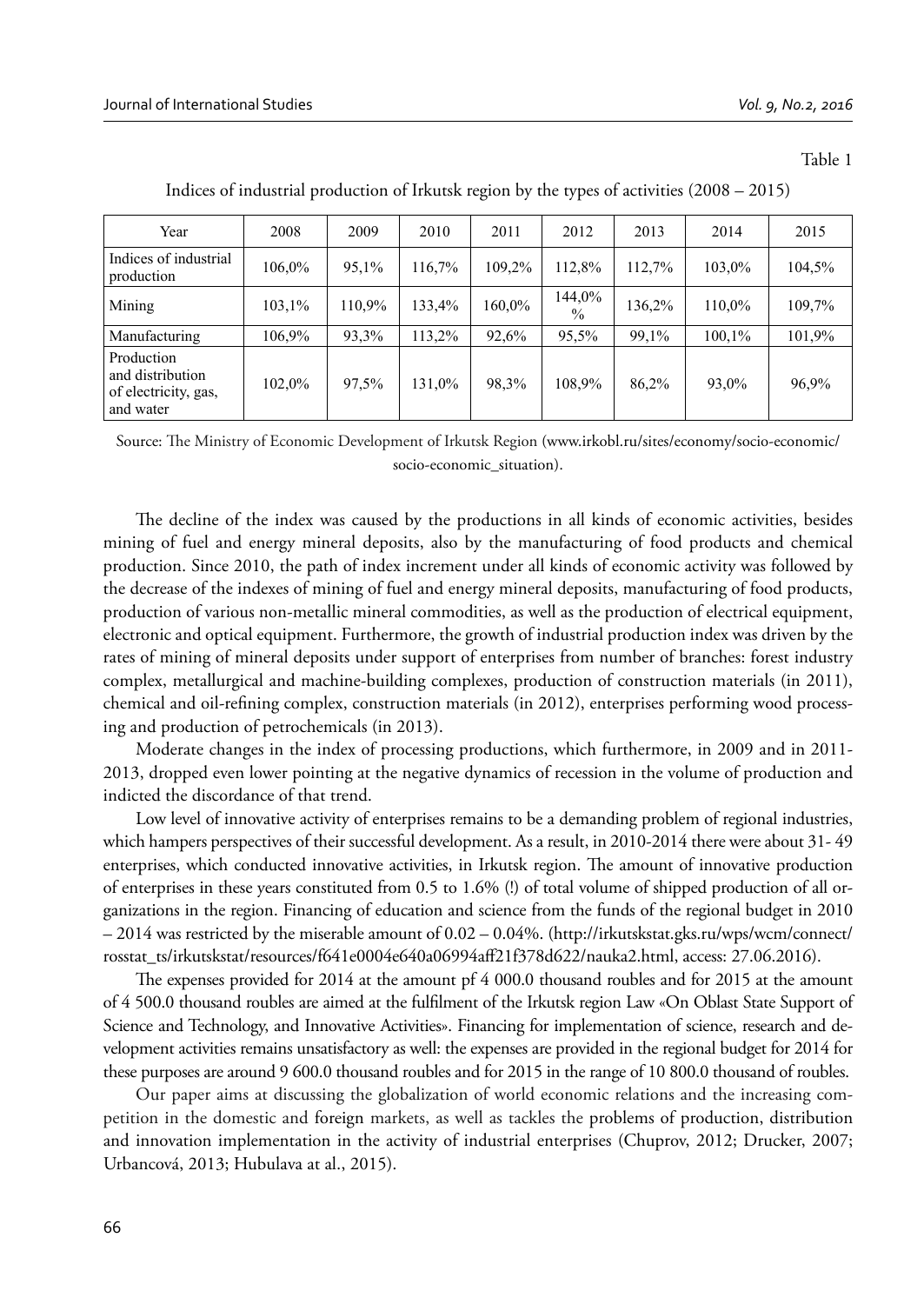## **GLOBALIZATION OF WORLD ECONOMY AND INDUSTRIAL ENTERPRISES**

Maintaining the world's trends induces us to look at the process of globalization and economic growth from the point of promoting effective and steady activity of industry enterprises. It is understood that this should not become the sidestep from the challenges of the new era and the growing mutual dependence of national economies, but should be targeted at the lucrative creation of interstate relations and development of competitiveness of homeland economy, taking instability of its indexes into account.

It is a circumstance of no small importance, whereas transformation conversions in commercial area are being performed on the background of sensible shears in the world economic space. Synchronous imposition of those trends is capable to instigate resonant effect with harsh consequences for any country. Under such scenario, the globalization will turn for the economy of any given country (including Russia) as a rooting of pernicious processes and might throw it further back to the scope of outsiders.

This grim picture does not look that unrealistic after all in anticipation of non-linear character of cause-consequence events. The cardinal change of system behaviour turns capable under effect of moderate perturbations. Surely, synergy assigns a part of "detonator" to extremely insignificant changes, which nevertheless are capable to stir rhythm flow of economic process (see Haken, 1993; or Nicolis, 1989). It is needless to say, that an uncontrolled flow of penetrating interferences is able to shatter any industry weakened with shock therapy.

In the conditions of the modern economic system, the risk of skewing in economic relations, which leads to non-equivalent exchange of resources and magnification of social inequality, increases. With regard to that, a natural factor, despite its significance in inter-country relations, is merely one of the components in forming of world revenue whilst today the intellectual (intellectual products, inventions, scientific, literature and other works), technological (innovative), organization-commercial (managing) and the like components appear to be the sort of world's quasi-revenue.

Searching for the equilibrium position by "overtaking" countries on the background of such disharmony of interstate relations will face the obstruction from side of ambitious transnational funds and governments guarding its interests. Counteraction against such appetencies will spread to all of the international economic processes which gives them steadily imbalanced character with the option of dangerous conflicts (Stiglitz, 2002).

Therefore, rash and wide build-in of the world-commercial connections into the global network might bring damage for economic security and suppress "growing points" of any homeland industry. The problem of harmonization of relations between foreign and domestic commodity producers in the absence of macroeconomic procedure for their settlement is barely decidable with sufficient reliability. The theory of systems and commercial practice suggest that in order to save competitive advantages and to protect a perspective commodity producers facing coming out of transnational companies' threats can protect themselves with the help of deliberate policy, which integrates the state support of the enterprises (protectionism, state orders, custom duties, tax concessions, investments etc.) and the collaboration with foreign corporations, which possess scientific and innovative potential. Therefore, the quantity analysis of benefits and threats of globalization to economy with factoring in regulating effect to integration processes under various scenario conditions becomes necessary.

However, the accelerated leap of the domestic economy, which soaks the newest knowledge and generates innovative information, is not going to leave the option for gaining equilibrium state in the world space, let alone to promote its steadiness. It would not be out of place to remind the work of Kondratyev who stated that "particularly taken economy of separate countries, which do not demonstrate headlong rates of development, but on the contrary develops slowly, stands as a rule closer to equilibrium state than national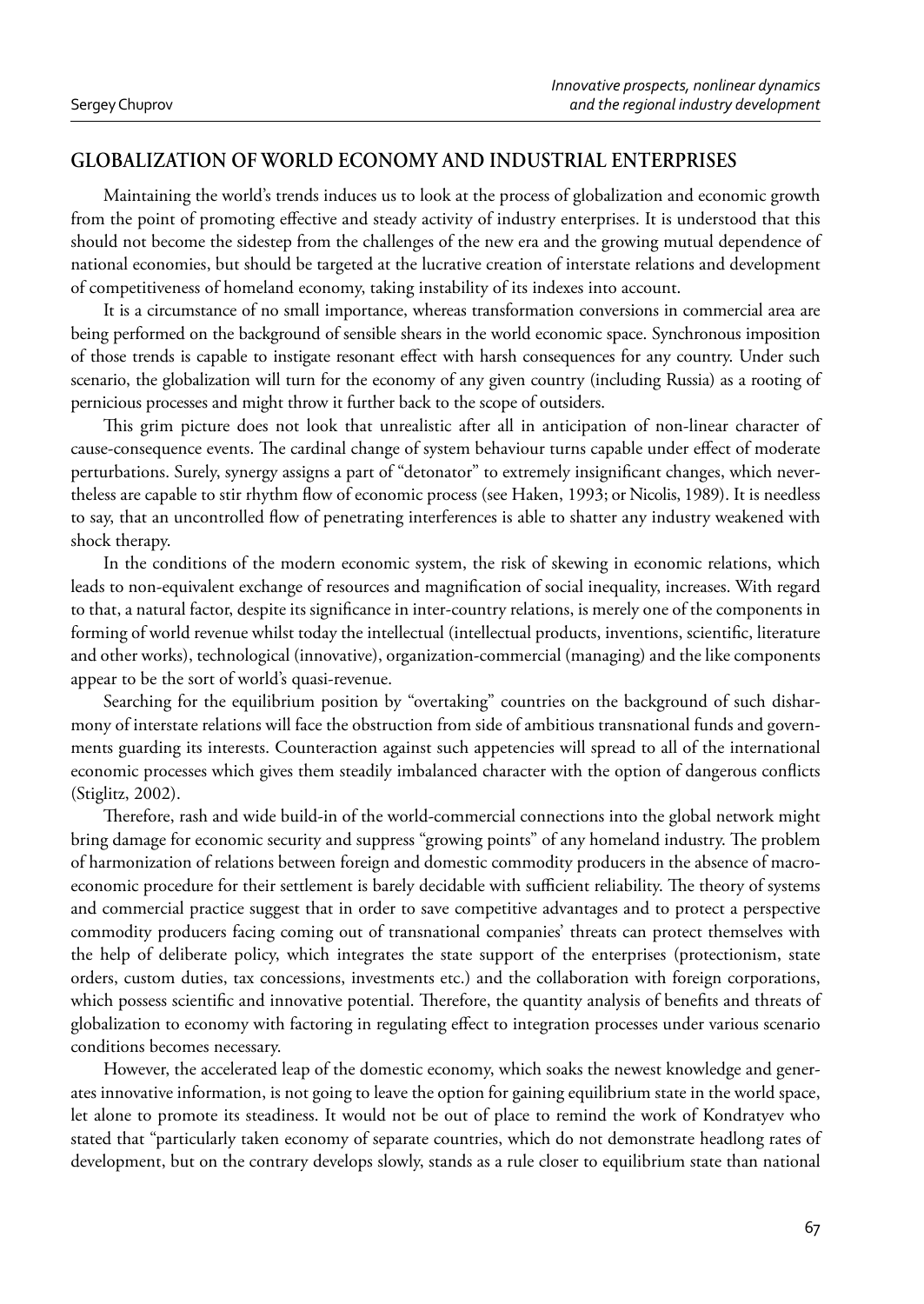economy of quickly developing countries. Uniformly, economy of every country in some periods stands closer to equilibrium state than in other periods" (Kondratyev, 1991, p.320). At the meantime, synergy postulates unbalanced system behaviour as a necessary condition for its development, which moves the whole system closer to equilibrium, and then throws the system away of it entraining the system to new bounds with the flow of novation (Zhang, 1991). Considering this, unbalanced conditions of a changing economic system appear to be more typical for it than balanced ones.

This is why, the saturation of industrial complex of the country with science-intensive information and its materialization through management and production activities will allow (at least partially) to weaken chaotic processes of the development of the country industry and to piece out for performing of quasibalanced upward movement. Otherwise unbalanced behaviour of domestic enterprises can become steady, not only in relation to innovative type of progressive transformation, but under influence of prevailing degradation trends. Furthermore, at the moment of reaching bifurcation point, trajectory of movement of the industrial complex will be hardly predictive and will be ridden by conditions of transient process flowing. Avoiding such scenario of economic dynamics supposes the increase of the importance of institutional and innovative factors of economic development. Thanks to them, it is managed to minimize risks of enterprises' crisis and to strengthen their competitive positions in globalizing economy.

With respect to this, formulation of institutional aspects of enterprises' activities, related to analysis of their cognitive mechanisms and promoting process of perception and interpretation of information incoming from the outside, seem to be constructive. Cognitive mechanisms in the structure of the enterprise under the concept of Kleiner (2004) create the base of knowledge, which is concentrated within organization but allocated between separate people, groups and collectives. These mechanisms are formed under the influence of individual as well as group peculiarities of intellection, cultural ambience and system of enterprise institutions, which in turn can make impact on steadiness of its functioning, which is determined via ratio of possibilities' scope and boundaries of responsibility of subject of making and performing decisions. The greater is the skewness between them; the lower is steadiness of such a system. Maturation of corporate culture at an industrial enterprise is dependant on its information resource on the one hand, and on acquired skills of management under extreme situations on the other hand.

The part of information factor in the national innovative systems is getting especially sizeable whereas it presets not only vector of social development, but also stipulates rates of the economic growth of the country. Despite certain inconsistency of influence of scientific and technical progress on dynamics of macroeconomic indexes, these problematics are apparently based on difficulties of measuring cost of information resource, effects from scientific and technological achievements, and contribution of innovations to solving social problems of the state. Such approach generalizes a wide variety of scientific fields and, that is rather important, binds its theoretical models to commercial practice of leading industrial states. That is why investigation of technological and institutional characteristics of modern innovative processes by national and foreign analysts deserves support, and investigation conclusions, which are being published, allow us to talk about substantiation of new, innovative paradigm in economic science.

In the light of evolution theory that is developed nowadays, unbalanced conditions of an economic system, "aloof" from neo-classical orthodoxy in some degree, not just to help finding plausible explanation but also to give a clue for understanding a tendency of changing technologies. Increasing pressure of innovations on technological processes provides dynamics for the enterprises' activities, giving them no opportunity to support a quasi-balanced state with restricted hesitations around its specific for a system's behaviour. Leaving path of equilibrium is not considered already as grievous abnormality of a system's movement, but contrariwise, is the consequence and cause of technological development of an enterprise. Breach of equilibrium is the consequence because it is caused by reaction of a system to innovative disturbances, and a reason,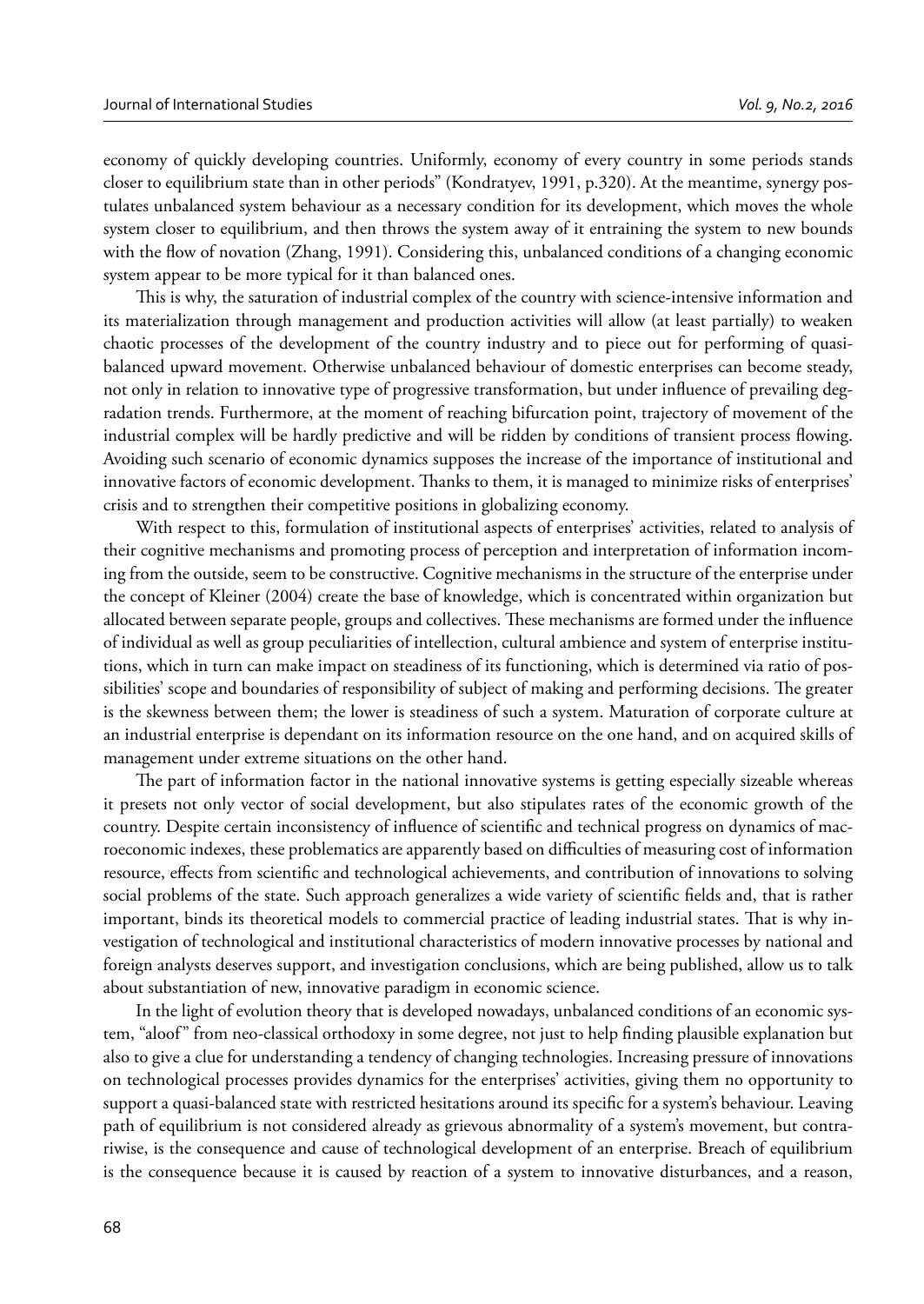whereas coerces enterprises to strive for research and implementation of technological novelties for saving competitive positions at the market. In such abruptly changing ambience, management of enterprises is not going to give a thought of balancing supply and demand equilibrium in relation to commodities, which is being produced by them, all the more so obtaining equilibrium in harshly disturbed ambiance is quite uneasy.

Along with that, the character of substitution of obsolescent technology for more progressive one cannot but face influence of demand factors as well. Addressing to this aspect of evolution theory, Mayevskiy writes: "Substitution of technologies is basically an unbalanced process in the sense that public needs for old technologies with the lapse of time get less than possibilities of their production, and needs for new technologies — get more. Namely this circumstance stipulates arise of profi t from developments" (Mayevskiy, 2001, p.6). Of course, demand for the future products is quite complex to forecast on the background of high uncertainty, what also deprives an enterprise with opportunity to perform balanced motion.

Innovation paradigm also allows the conclusion on substantial influence to country's competitiveness not only institutional factors of technological process, but also globalization of science researches. In addition to intrinsic process and obvious advantages of cooperation of science schools, one also should not forget the held by the policy of merger of a real competitor or its takeover, what barely promotes growth of the national innovative systems potential. Besides strengthening of impact of trans-national corporations to the scientific research course, inevitable leakage of information, technologies and specialists occurs in home base country. Due to it, institutional problems of ruling over competition and mutual relations of countries involved in process of science – education exchange arise. At that market of information services and scienceintensive industries turn out to be the most agile sector of the global economy.

### **OUTLINES OF THE STRATEGY FOR SOCIAL AND ECONOMIC**

The innovative vector of modernization of Irkutsk region and its industry is stipulated by logics and dynamics of scientific and technological transformation of the commercial area, conclusively substantiated in conceptual workouts and fixed in regulatory decisions of federal bodies of management. This entails The Strategy for Social – Economic Development of Siberia until 2020 (The Strategy for social-economic development of Siberia until 2020, 2010), developed with factoring in The Strategy for National Security of Russian Federation until 2020 (On the Strategy of the Russian Federation national security until 2020, 2009), The Concept for the Long-Term Social-Economic Development of the Russian Federation for the Period until 2020 (The Concept for long-term social-economic development of the Russian Federation for the period until 2020, 2008).

Innovative processes in real sector of Siberian economy fall behind the other ones in Russia in terms of indexes of enterprises innovative activity, release of new production and quantity of utilized new production technologies. The Strategy states that in post-reform period the crisis entailed degeneration of performance of science-intensive and capital-intensive technological productions, such as production of machines and equipment (including electrical machines and equipment, electronical and optical equipment), production of facilities for radio, television and communication, as well as production of transport facilities and equipment.

Innovative infrastructure and area of high-technology business have suffered sensible losses, consequently of which terms of implementation for infrastructural projects have increased. Within the context of achievement of strategic goals and priorities of social-economic development of Siberia, it is provided as follows (The Strategy for social-economic development of Siberia until 2020, 2010):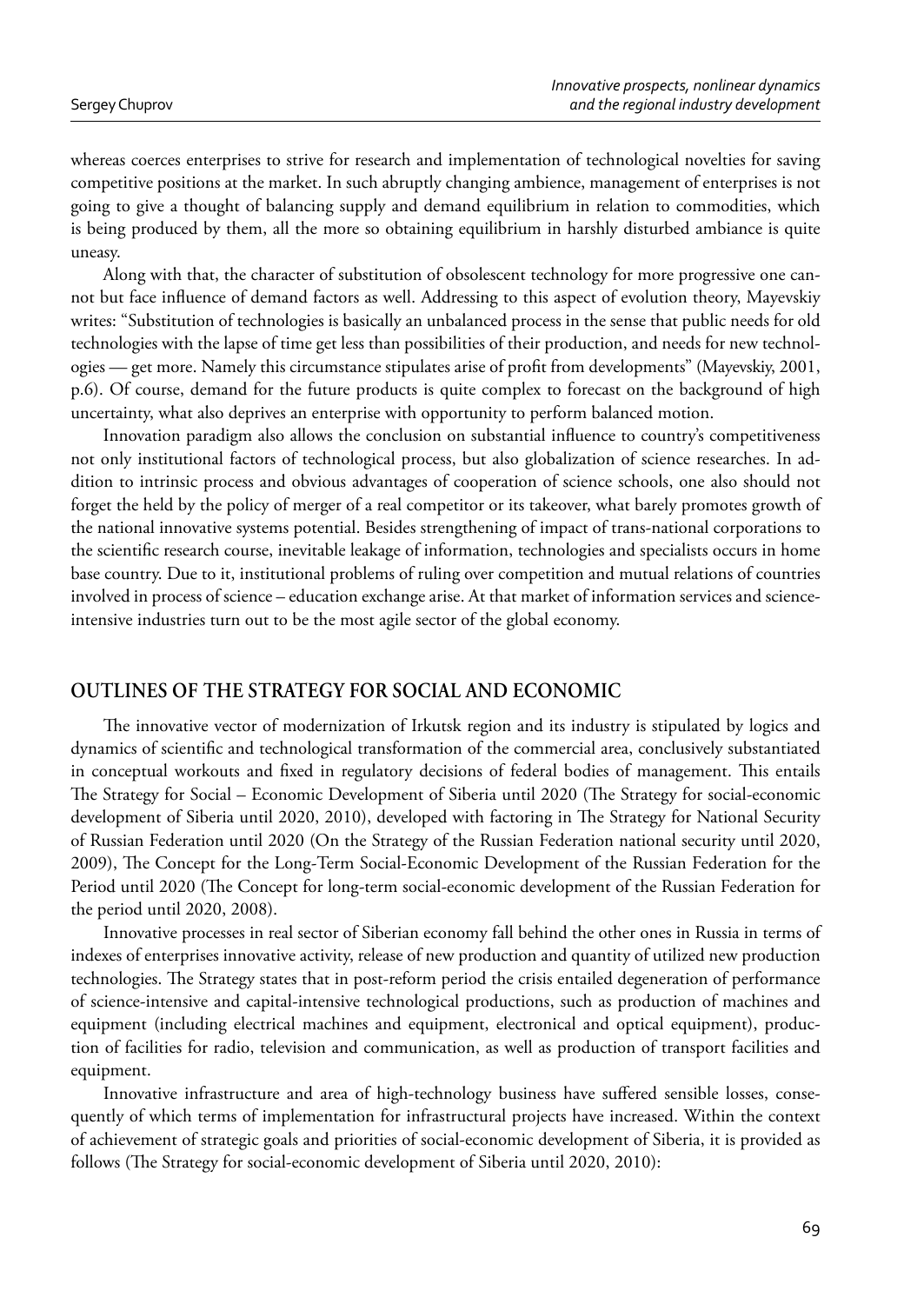Massive technological upgrading of Siberia regions in economy and social area by implementing innovative technologies, which promote new brands for production of commodities and services;

Increasing of labour productivity, widespread implementation of modern methods of management;

Increasing of the quality of human capital, preparation of specialists for implementation of key investment projects for development of economy and social area of Siberia at modern level;

State support for development of innovative activity infrastructure, as well as transport, energy, information-communicative and social infrastructure;

Implementation of large-scale investment projects for deriving and processing of natural resources;

Accelerated diversification of the Siberia economy for the account of rapid development of processing and reprocessing productions, increase of share of enterprises with innovative technological ways.

Under The Strategy, development of an innovative system has been planned in Siberia, in the structure of which there are interrelated organizations, producing and/or disposing knowledge and technologies, and networks of institutions of legal, financial and social nature, which promote close cooperation of educational, scientific, entrepreneurial and non-commercial organizations. Formation of innovative model for development is being designed, which provides creating of innovation generating centres by way of forming "the belt of implementation" on the base of national research universities, federal universities, academic centres, their branches, science cities, technical-implementation zones and technological parks. Target codes of development of Siberia innovative system presented in the Strategy are specified in Table 2 that follows.

Comparison of target indicators for 2015 and 2020 shows that the substantial growth is anticipated in number of advanced production technologies (by 1.7), share of organizations, which implement technical innovations (by factor in the mean of 1.7), share of innovative production in total amount of shipped commodities and rendered services (by factor in the mean of 1.5).

Complex development of processing industry and works, and designing and implementing innovations should be pointed out among top strategical priorities of Irkutsk Oblast development in 2010-2020. In Irkutsk Oblast, it is planned to implement the project of "Creation of Industrial Techno park of High-Tech Materials", besides an innovative territorial-production cluster will be formed in the city of Irkutsk.

Table 2

| Indicators                                                                                                                                                 | 2008           | 2010           | 2011           | 2015   | 2020      |
|------------------------------------------------------------------------------------------------------------------------------------------------------------|----------------|----------------|----------------|--------|-----------|
|                                                                                                                                                            | C.             | 3.             | 4              | 5.     |           |
| Number of personnel occupied with research and works,<br>persons                                                                                           | 53 956         | 55 100         | 57 300         | 59 000 | 61 000    |
| Share of young scientists up to 39 years, per cents of total<br>number of scientists                                                                       | 12             | 14             | 15             | 22     | 27        |
| Number of international research centres within the territory<br>of Siberia, unit                                                                          | 12             | 13             | 13             | 15     | $20 - 23$ |
| Share of scientific magazines having international rating, per<br>cents of total number of similar magazines in the Russian<br>Federation                  | $\mathfrak{D}$ | $\mathfrak{D}$ | $\mathfrak{D}$ | 5      | 7         |
| Number of invention patents, unit                                                                                                                          | 2 1 6 3        | 2 5 0 0        | 2 700          | 3 600  | 4 2 0 0   |
| Number of created advanced production technologies, unit                                                                                                   | 93             | 115            | 138            | 200    | 340       |
| Foreign trade turnover (export and import of technologies)<br>and services of technical nature), per cents of figure over the<br><b>Russian Federation</b> |                | 7              | 8,3            | 9      | 12        |

Target indicators of development of Siberian innovative system (2008 – 2020)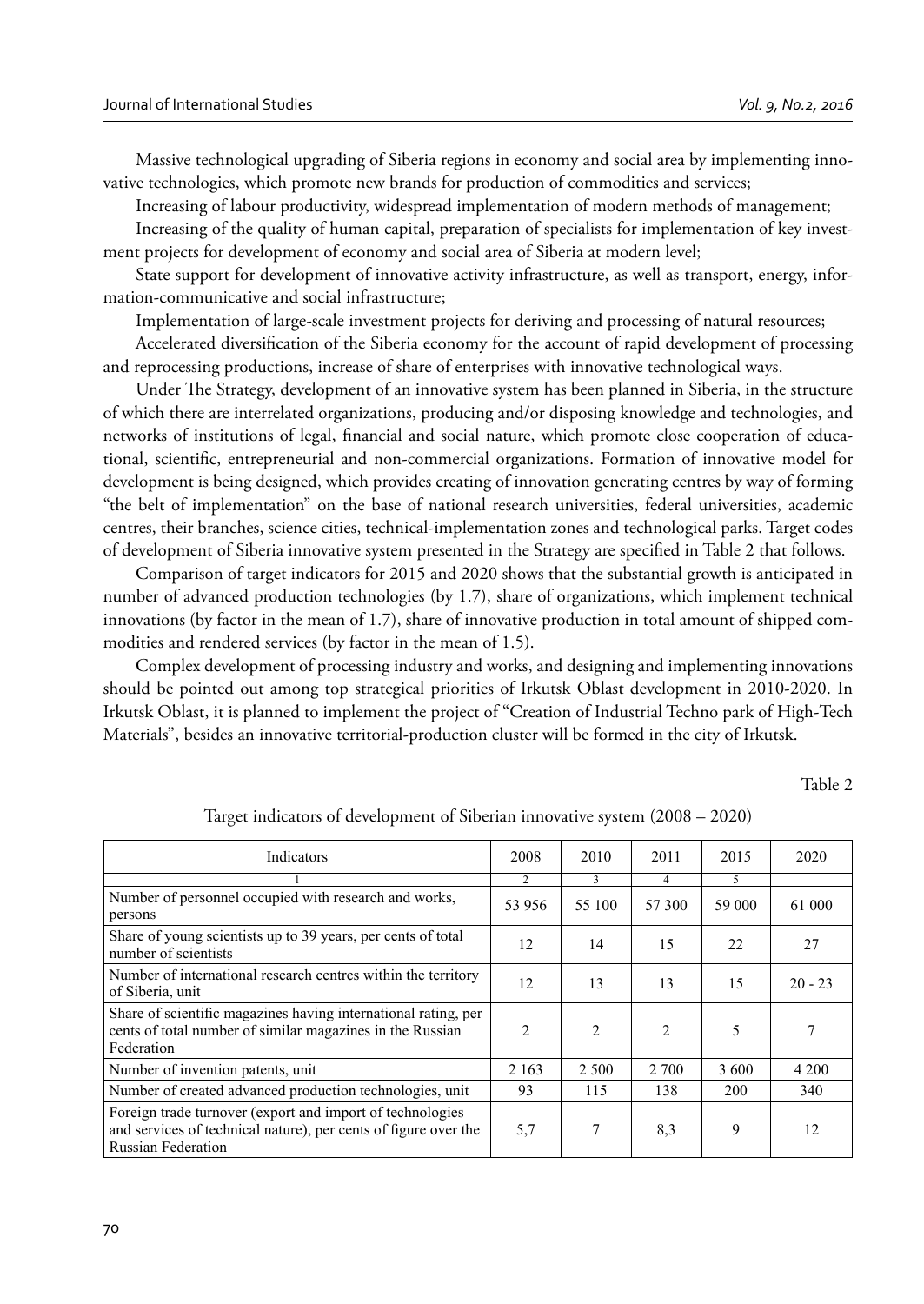|                                                                                                                                                                                                                  | $\overline{c}$ | 3        | 4    | 5             |           |
|------------------------------------------------------------------------------------------------------------------------------------------------------------------------------------------------------------------|----------------|----------|------|---------------|-----------|
| Share of scientific-research organizations and higher colleges<br>having access to the Internet via dedicated channels, per<br>cents of total number of scientific-research organizations and<br>higher colleges | 58             | 62       | 75   | 90            | 100       |
| Share of organizations performing technical innovations, per<br>cents of total number of organizations                                                                                                           | 7.7            | $9 - 10$ | 11   | $12 - 15$     | $20 - 25$ |
| Number of students per 10 thousand of population, people                                                                                                                                                         | 488            | 490      | 494  | 496           | 520       |
| Human development index                                                                                                                                                                                          | 0,745          | 0,758    | 0.76 | 0.781         | 0,885     |
| Share of innovative production in total amount of shipped<br>commodities and rendered services, per cents                                                                                                        | 2,1            | $3 - 4$  | 5    | 8             | $10 - 15$ |
| Share of expenses for Research and Technological<br>Development in total amount of shipped industry production,<br>per cents                                                                                     | Less<br>than 1 |          | 1.5  | $\mathcal{L}$ | $2 - 4$   |
| Share of high-tech sector in gross regional product, per cents                                                                                                                                                   | $2 - 5$        | $7 - 8$  | 9    | $10 - 13$     | $14 - 17$ |

Source: The Strategy for social-economic development of Siberia until 2020. Enactment of the Government of the Russian Federation of 5th of July 2010 No. 1120-p. (2010)

// *Legislation Bulletin of Russian Federation*, 33, 9003-9058.

Priority directions of implementing innovations in the real sector of Irkutsk Oblast economy are considered as follows: new technologies in mineral resources complex of Siberia, information and telecommunication technologies, increase of gas and oil recovery volumes, petrochemistry, gas chemistry, wood chemistry, power electronics, biotechnologies, food products and medicaments, energy saving technologies, aircraft industry, and solar energy.

Until 2021, it is planned to carry out the modernization of Irkutsk region economy on innovation basis, to consummate realization of main projects in transport and energy construction, large-scale resource projects, and to attain the creation of comfortable environment for population livelihood.

Discussing progress in the implementation of The Strategy for Social-Economic Development of Siberia until 2020, it has been noted that 42 of 58 plan activities have been executed under the plan, monitoring of the process of performing 16 plan activities are going on, and annual reports to the Government and interested federal bodies of executive powers are being provided. Along with that, the draft plan of the project of plan activities to implement the Strategy was accepted. According to that draft, the subjects of the Russian Federation, which constitute Siberian Federal District, are charged with development of the strategy for innovative activities in regions and establish a set of measures to create conditions, which induce development and implementation of innovations in Siberian regions, including state support for organizations and enterprises implementing innovative technologies, among them, innovative enterprises being created under higher colleges and science institutions.

## **DIRECTION PROSPECTS FOR INNOVATIVE DEVELOPMENT**

Irkutsk region has sufficient human, natural, scientific, technical and production resources to overcome negative consequences of institutional reforms and to provide the region's industry with fast effective development performance. These purposes presuppose advanced innovative development directions for production complexes in terms of regional industries (Voropai, 2007; Lelek, 2014).

The fuel and energy complex is convincing in its contribution to the economy of the Irkutsk region and covers electrical and heat power engineering, coal and oil-refining industries. In developing oil, natural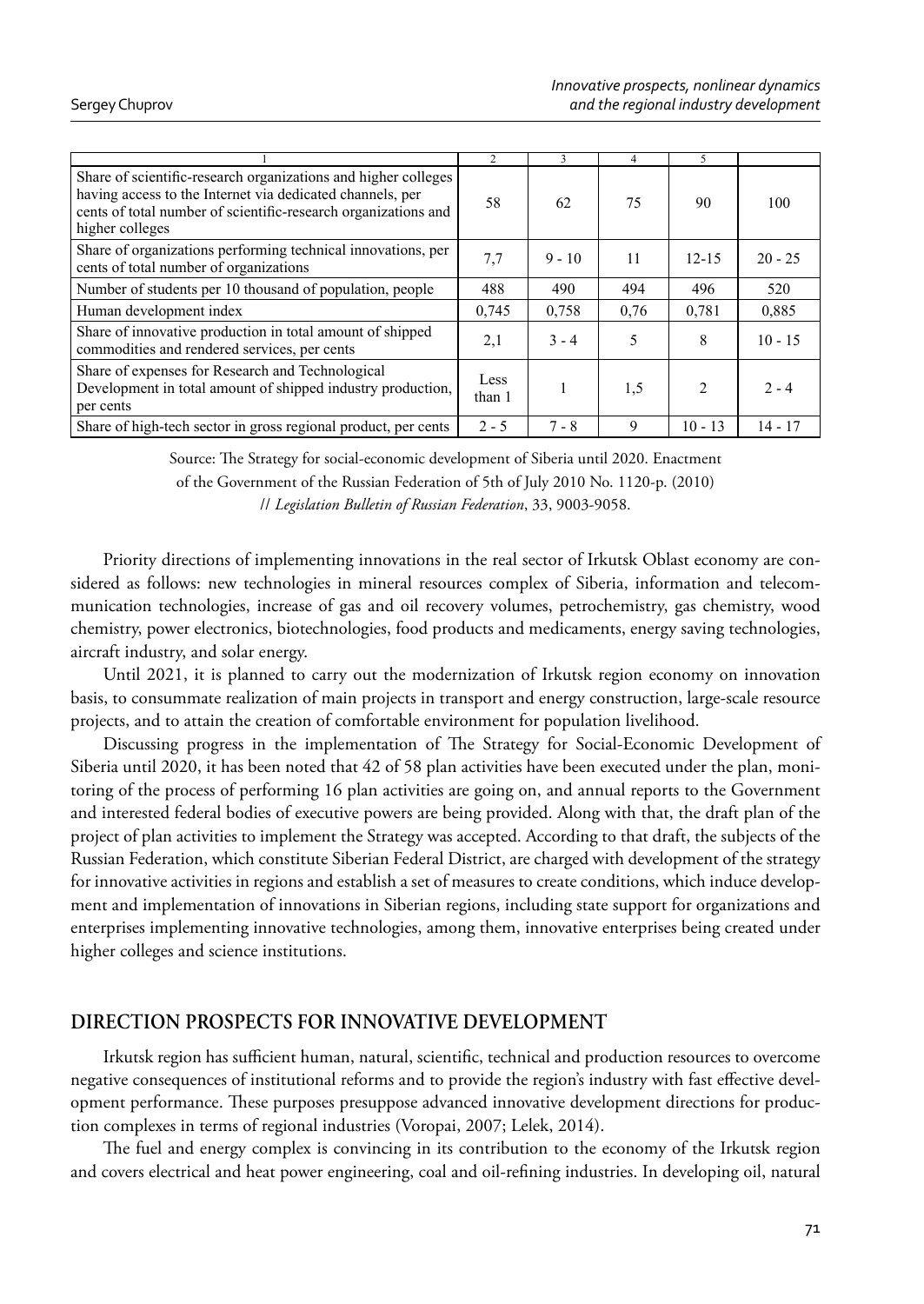gas and coal deposits the industry has substantial resources for improving the region's structure of the fuel and energy balance (increasing the share of environmentally friendly fuels), for expanding the involvement in its economic turnover of oil and gas resources (including the gasification of the region and development of gas chemical utilization), for increasing efficiency of energy use with use of technical and organizational innovations for energy saving and reduction of negative impact of the energy sector on the environment.

The petrochemical industry in its development is undergoing progressive changes that are connected with intensification of extraction of hydrocarbon deposit stock. An increase of mining and oil and gas deep processing will allow both to completely gasify Irkutsk Oblast and to support exports, but also to increase production of mineral fertilizers, construction of electric and heat-generating capacities on the basis of gas-turbine plants, production of construction materials. In the end, the people in remote areas will receive natural gas for utility and industrial needs, while a number of regional economy industries (agriculture, construction, and others) will get the impulse for expanding their activities which will result in defusing a tense ecological situation in Irkutsk region

The timber industry complex has rich forest resources and its development prospects are primarily involved in deep processing of raw materials. Creation of vertically integrated structures with implementation of all technological stages from timber harvesting to production and sales of final products (timber, sawn wood, pulp, plywood, fiberboard, chipboard and paper products) meet customers' needs, including the ones outside the country, mainly in China, Japan, India, Ireland and Denmark. Additional production facilities and modern technological equipment of the enterprises will provide an opportunity to deepen chemical and forest-chemical processing of wood with purpose of engaging in the processing both small-scale, low-quality and softwood timber and production of highly profitable products, including first-class furniture (Voropai, 2007).

The metallurgical complex of Irkutsk Oblast in the future is bound to implement its resource capabilities in output of some kinds of high-demand metal products for both Russian and foreign consumers. First, high-purity silicon production for manufacturing of aluminum-silicon alloys and silicon-organic compounds by Russia's enterprises, and also for alloy production by companies in Europe, North America and East Asia. Second, new capacities commissioning production of primary aluminum (mostly for the countries of West and East Asia) and gold. Third, getting increasing manufacturing of alumina and chlorinefree potash fertilizers, cement, salts of rare metals (rubidium, cesium), etc. And finally, overcoming the dependence of companies on alumina import (Voropai, 2007).

The engineering complex of Irkutsk Oblast is preseted by large-scale and medium-scale enterprises of mechanical engineering which are concentrated in the following main areas:

- manufacture of military and civil aircrafts;
- manufacture of machinery and equipment, including mining and concentrating, petrochemical and metallurgic industries for non-ferrous and ferrous metallurgy;
- manufacture of electrical products;
- manufacture of finished metal products as well as enterprises engaged in varioust kinds of repair work

In the regional engineering, the leading role belongs to the corporations that expand the aircraft market due to the increase in the production of modern military and civil aircrafts. Another key direction of mechanical engineering development in Irkutsk region is production of machinery and equipment for basic nature management industries: production of equipment for the mining, mining and concentrating, goldmining industries, for the coal-mining industry, the timber petrochemical industry and the timber complex. In addition to these, of significant importance is manufacture of electrical products (Vinokurov, 2012).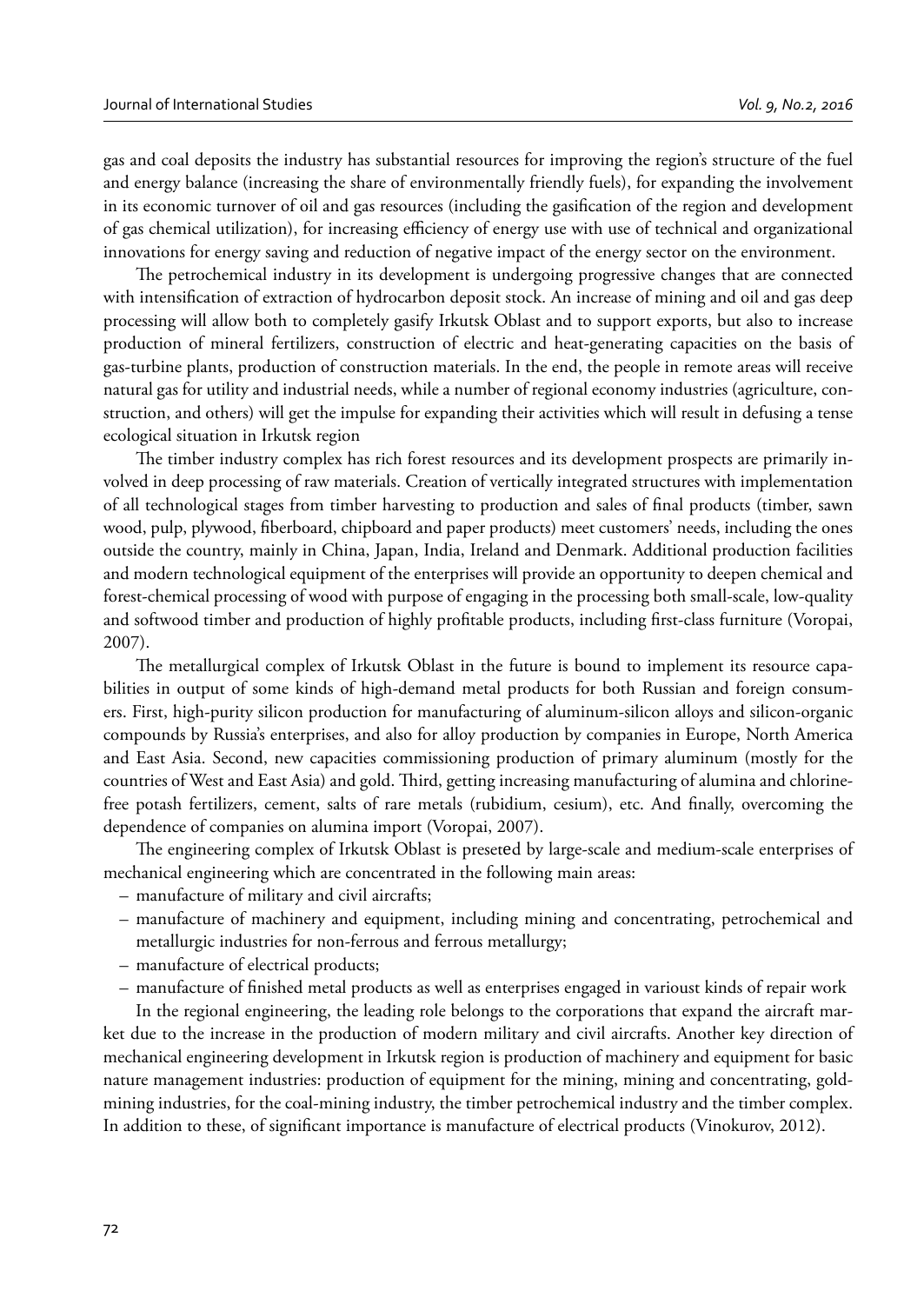# **INNOVATIVE MODERNIZATION AND EFFECT OF DEVELOPMENT OF PRODUCTION COMPLEXES**

Modern economy of knowledge is formed at the background of accelerating innovational development of economic structures and extensive use of high technologies in production of goods and provision of services (Zumbusch & Scherer, 2013; Kasperowicz, 2014). Moreover, it includes forming of innovative risk management instruments (Miciuła, 2015). Development prospects for production complexes of Irkutsk region are in accord with the innovative modernization of the national economy aimed at generating design and technological knowledge, their materialization in science-intensive projects and developing the output of competitive products. The current problem is acquiring a dominant and urgent nature, also due to Russia's entering to the World Trade Organization, which results in increasing the risks of regional sales "compression" in regard to commodity producers and their loss of a number of profi table segments of the manufactured products market. Thus, the industry in Irkutsk region is now experiencing a whole spectrum of threats both from the globalizing world economy and internal production, technological and financialeconomic imbalances.

Under the pressure of these external and internal frictions operation of industrial complexes will grow dynamically up to the loss of stability, and therefore they need to develop innovative development projects. The latter are formed not only under the influence of universal regularities in formation of economy knowledge, but in the framework of the region's resource potential disclosed above.

Prerequisites for accelerated modernization of the region's production complexes result from the favorable innovative conditions and include the following items:

- powerful scientific and educational potential of Irkutsk Oblast for training highly qualified personnel for industrial branches;
- broad opportunities for implementation of special training, retraining and advanced training of personnel for innovative activities;
- maintainance of high-tech production complexes for development of science-intensive competitive products;
- creation and development activities in regard to the Irkutsk innovative business-incubator, formation of the regional technopark;
- an advantageous geographical and economic position of Irkutsk Oblast for intensification of scientifictechnical cooperation and business contacts.

However, there arises logical question about the effect of innovative development of production complexes, as perfection of their management systems, they are reaching, requires use of information and computer technologies, designing of algorithms and software products, and this is connected with additional costs that are covered by the revenues. The effectiveness of the system depends on its structure and cost, payoffs and paybacks, while having in mind that stability of the enterprise's profit is provided by the aggregate of components of the management system. Modern researches confirm the fact that the effect of information sector's growth reflects laws of the transition to the information society and increase of attention to information area. Significance of information for an enterprise increases with the increase of information capacity of production (correlation ratio is equal to 0,65) (Popov, 2011).

When making a comparative analysis of the management system effectiveness one has to assume that its value is proportional to the amount of information that the system generates to suppress frictions violating stable activities of production complexes. Indeed, the increase in controlling information requires innovative modernization of the system, accumulation of its capacities and values (channels of data collection, storage facilities and processors for converting information, means of their display, and so on). Therefore, in order to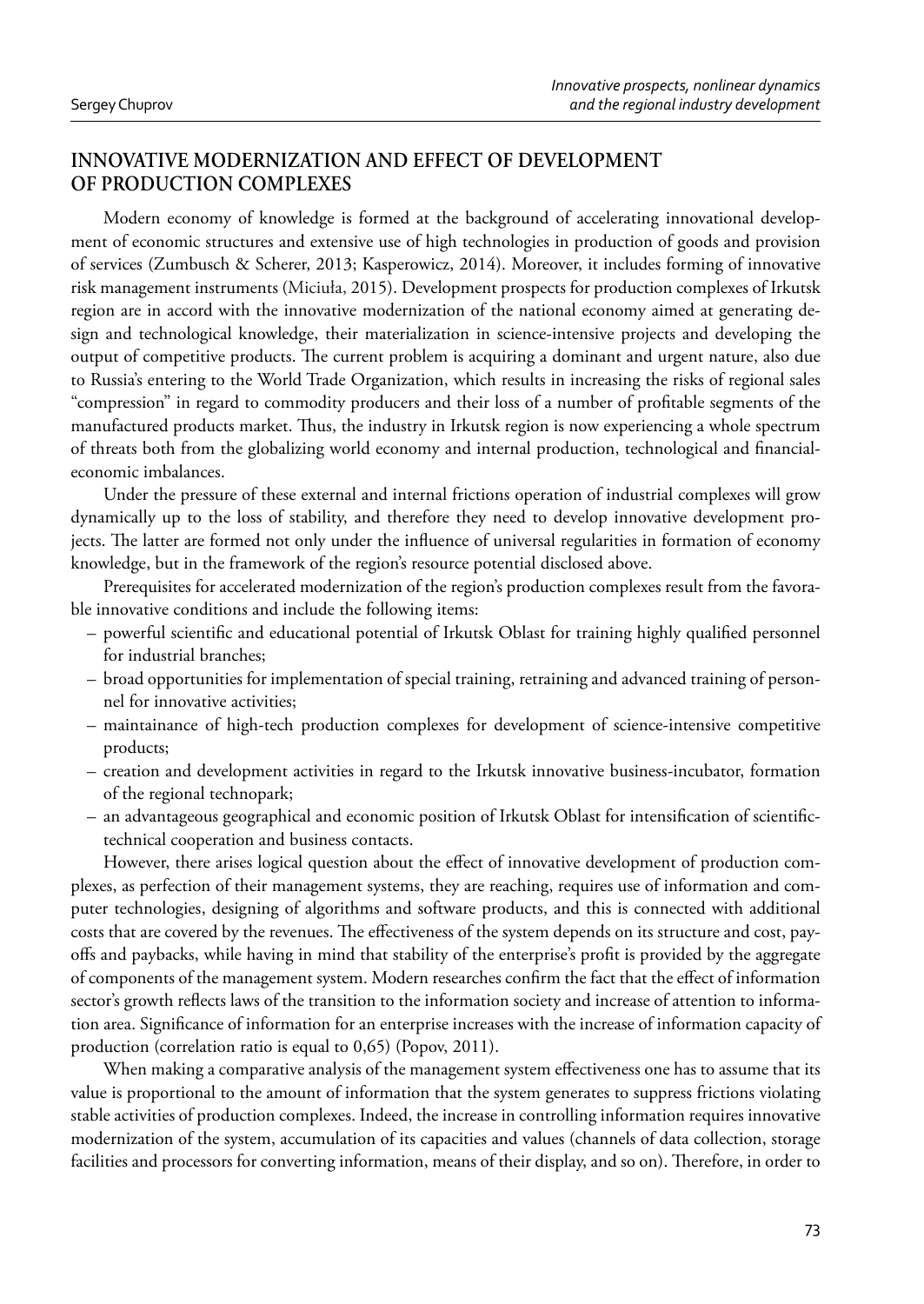assess the effectiveness of industrial enterprises and their performance it is logical to make use the information criterion, proposed in the 1960s by Trapeznikov (1983).

In its essence, part of the information is embodied in the objects of labor, the other part is accumulated in the form of knowledge, and, finally, part of it is consumed in the labour process in struggle against irregularity. In the economic system of the enterprise, information not only enters it, during management performance in the form of made decisions and reports, but it is also materialized in objects and means of labor in the form of knowledge embodied in them. Moreover, saturation with information of both the management process and means of labor makes it possible to identify localization and weakening of hindrances in the enterprise, as well as to reduce irregularity of its functioning. As a result, the economic effect of the enterprise increases with a decrease in the irregularity rate in the performance of economic systems and reduces with propagation of chaos in them.

According to the concept articulated by Trapeznikov (1983), the maximum values for the economic system effect are implemented only by rapid increase in its value (Trapeznikov, 1983). Therefore, in the framework of the statistical approach, as shown by the following analysis, there is a mathematical relationship between the volume of the source  $I_0$  and of the accumulated *I* information and the effect of the functioning *E* (in regard to the maximum possible effect  $E_{\text{max}}$ ) in the economic system (Figure 1).



**Figure 1***.* **Relationship between the relative values of the number of controlling information** *I* **amounts and the activities effect** *E* **of the enterprise** Source: Chuprov. S.V. *Management of production systems' stability: theory, methodology*, practice. 2rd ed. Irkutsk, BNUEL Publishing, 2012.

As a result, maintenance of stable level of economic effect *E* in the field of large values makes the enterprise increase the payback period of its management system, and within the limits of approximating its effect to the maximum  $E_{\text{max}}$  the payback period increases exponentially. Thence, while modernizing the management system in order to increase the effect level *E* from 0.80 to 0.90 from the maximum  $E_{\text{max}}$ , the payback period of the improved management system will increase by a factor of 1.71 in comparison with increasing the effect from 0.70 to 0.80 from  $E_{\text{max}}$ . By continuing an increase of the effect level *E* for the enterprise gets a payback from 0.90 to 0.95, the period of its management will increase in 2.00 compared with the option of increasing the effect from 0.80 to 0.90 of the maximum  $E_{\text{max}}$ .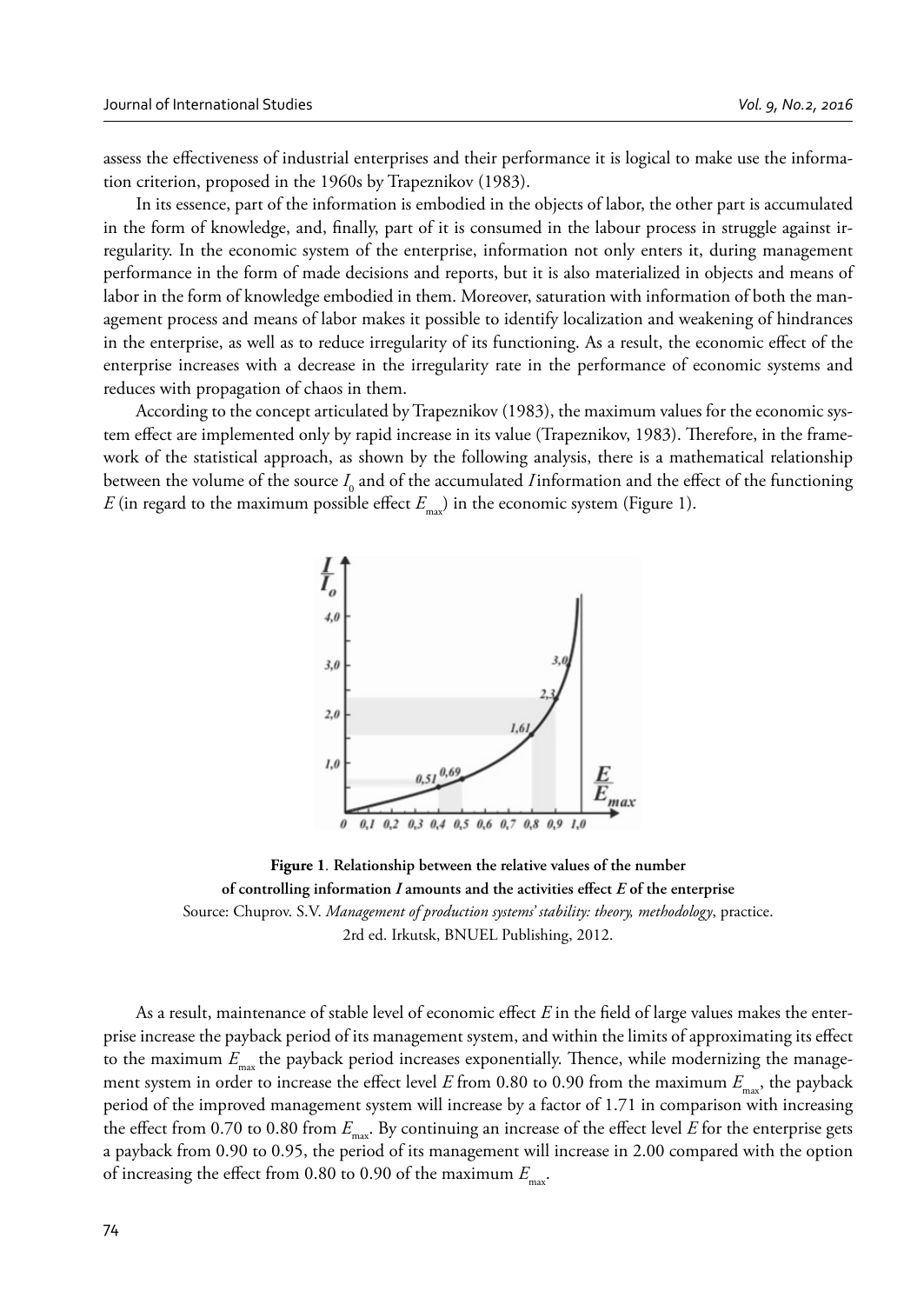The given comparative analysis of the management system effectiveness in regard to ensuring the *stable* value *E* of the economic effect of the enterprise resulted from the fact that in this case the effect value must be in the given interval from the lower to the upper limit. The author's calculations have confirmed that the increase of the level for stable economic effect of the enterprise's activities from  $0.80 \div 0.90$  to  $0.90 \div 0.95$ from the maximum limit  $E_{\text{max}}$  is reached only by increasing the payback period of the management system by a factor of 1.64÷2.03 in comparison with a version of the management system modernization, providing a transition from  $0.70 \div 0.80$  to the range of  $0.80 \div 0.90$  from the maximum level  $E_{\text{max}}$  (Chuprov, 2012).

## **NONLINEAR DYNAMICS OF ECONOMIC EVOLUTION AND EFFICIENCY**

Taking into account the characteristics of nonlinear processes and the nature of the economic systems' development, let's use qualitative conclusions of the mathematical "perestroikas" theory that (Arnold, 1990). Given the fact that the restructured economic system (in our case - an enterprise) is nonlinear and is in a "bad" stable-state condition, there are notable stages of its ascending development in order to move to a better stable-state condition. A visual representation of these stages is given in Figure 2, which allows us to use the following notation:  $P1$  - the level of entrepreneurship and  $P2$  - the level of economic efficiency of the system.



**Figuire 2. Restructuring of the economic systemfrom the "perestroikas" theory standpoint** Source: Arnold V.I. *Catastrophe theory*. 3rd ed., ext. Moscow, Nauka Publishing, 1990.

We characterize the stages of restructuring of the economic system, marked in Fig. 2 on the abscissa axis with figures  $1$  to  $7$ :

- Stage 1. Being in a stable inefficient state, the enterprise has great difficulties in overcoming the resistance of the current organization of production and management, and begins to move to a higher level of economic efficiency of its operations;
- Stage 2. The enterprise's movement gathers head, but the action of conservative forces of its economic system (outdated infrastructure, lack of investments, the inertia of the company's management style, etc.) gains strength and the level of economic efficiency of the enterprise is markedly reduced;
- Stage 3. The enterprise's movement rate increases even further, but the influence of conservative forces of its economic system still affects it and even reaches its maximum; as a result, the level of economic efficiency of the enterprise continues to decrease;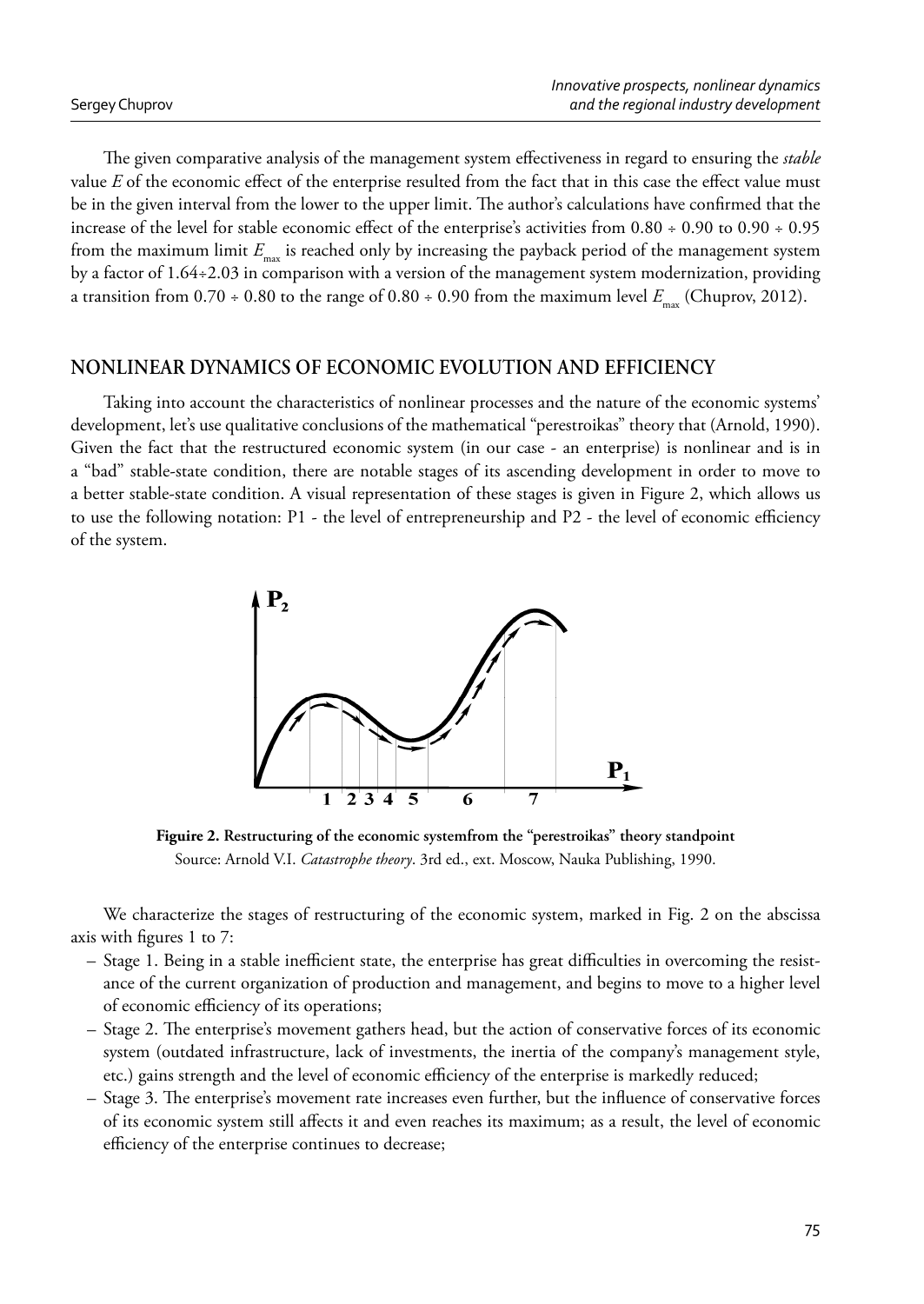- Stage 4. Before the level of economic efficiency of the enterprise becomes minimal, the resistance of its economic system turns weak, and after its complete disappearance, gives way to the positive scenario (upgrading and increasing the flexibility of the equipment, the introduction of high-tech industries, etc.) of the enterprise resource development.
- Stage 5. Inertia of deterioration of indices for the enterprise's economic efficiency ceases, they are at the lowest level; the trajectory of movement is at its pivot point; and when the positive forces start prevailing, the level of the enterprise's economic efficiency starts rising;
- Stage 6. The movement ("pulling") towards a better, stable state gathers head; capital improvements ensure a rapid growth of economic efficiency and a progressive development of the enterprise;
- Stage 7. The enterprise movement trajectory shows that its "climbing" to the peak of economic efficiency comes to its end; thereby the enterprise gains a stable state that differs from the initial state in its higher efficiency.

From the "perestroikas" theory standpoint, a less-developed economic system gathers a better stable state, yielding lower losses than a developed one. The stability of the developed system runs it into additional trouble of gaining a stable efficient state. Moreover, if a jump, not a continuous transition, to a new, better stable state would be possible, then, when approaching it, the system would evolve ("gravitate") to it by itself.

### **CONCLUSIONS**

The design of innovative development of industrial complexes reveals both potential resource opportunities of Irkutsk region and, what is notable for upgrading these systems, the nonlinear dependence of their functioning efficiency on the volume of useful information coming into their management system.

Analytical value of information approach is that it allows us to further and deeper identify the existing regularities and to evaluate the amount of influence of the enterprise's knowledge on its development in the complex interaction of information, organizational, managerial, economic and other processes at the enterprise. The multifaceted development of this problem makes it possible to better understand the mechanism of an effective and stable performance of enterprises in the environment of innovative changes and the economy of knowledge.

The current theory of economic development embraces achievements from a broad range of branches of knowledge, and, primarily, those that address nonlinear processes in nature and in the society. This allows us to broaden our conceptual horizon of the innovative development of the region economic systems in terms of globalization and increasing competition on domestic and foreign markets.

#### **ACKNOWLEDGMENTS**

The research leading to these results has received funding from the state task No. 2014/52 for performing the state works in the area of science activity within the basic part of the project "Activation of Baikal Region Resource Potential as Factor of its Steady Social-Economic Developmen" (No. 1841).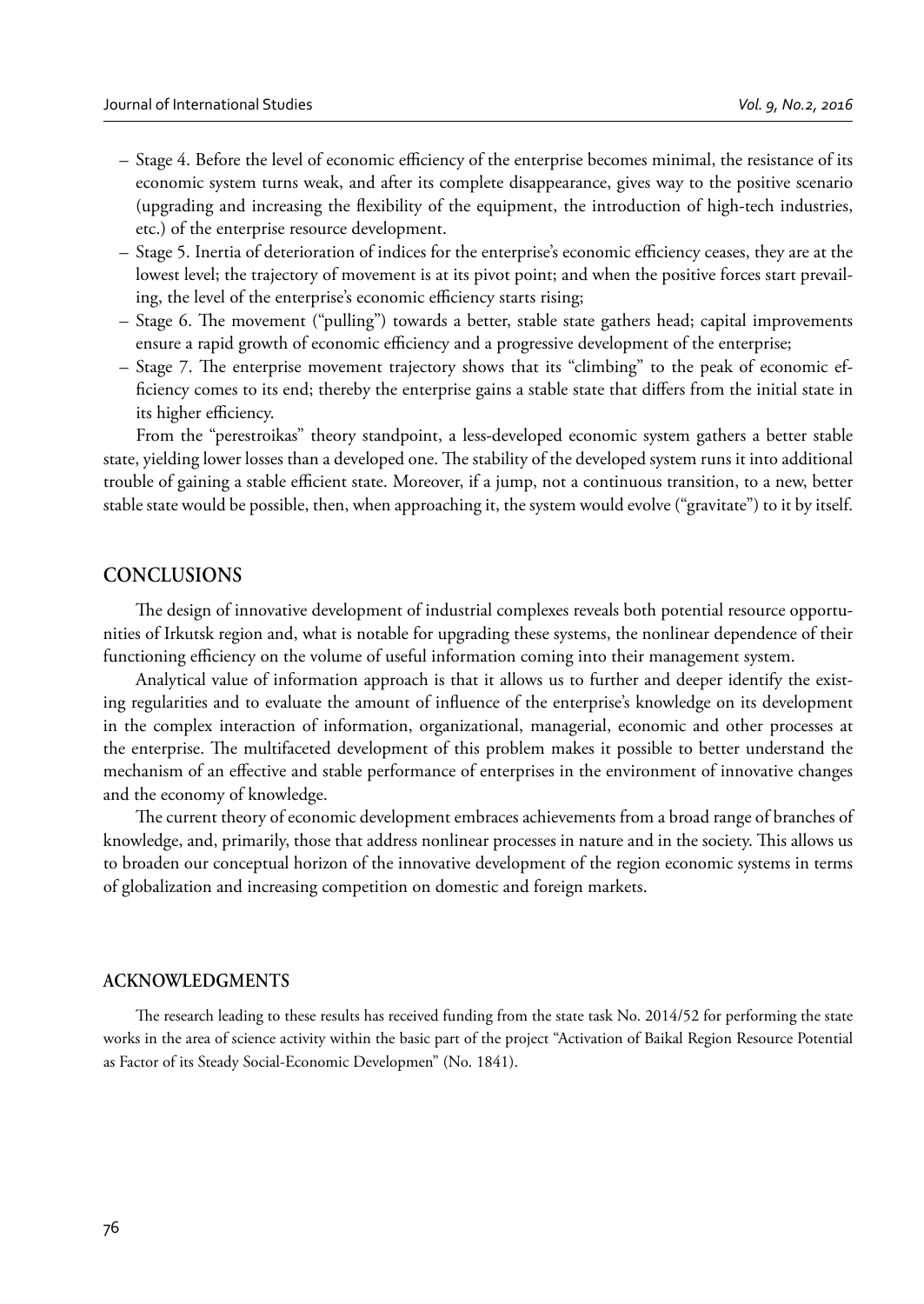### **REFERENCES**

Arnold V.I. (1990), *Catastrophe theory*, 3rd ed., ext., Moscow, Nauka Publishing.

- Chuprov S.V. (2012), *Management of production systems' stability: theory, methodology, practice*, 2rd ed., Irkutsk, BNUEL Publishing.
- Cichy J. (2016), *Innovative economy*, and the activity of financial market institutions. Case of Poland, *Journal of International Studies*, vol. 9, no 1.
- Zumbusch, K., & Scherer, R. (2013). Mobilizing enterprises for regional innovation policies. how to assure an active involvement of located enterprises in regional development. *Economics and Sociology, 6*(1), 13-27
- Drucker P. (2007), *Management Challenges for the 21st Century,* 2nd Ed., Oxford, Butterworth-Heinemann.
- Glazyev S.Y., I vanter V.V., Makarov V.L., Nekipelov A.D., Tatarkin A.I., Greenberg R.S., Fetisov G.G., Tsvetkov V.A., Batchikov S.A., Ershov M.V., Mityayev D.A., Petrov Y.A. (2011), *"Development strategy of the Russian Economy",* Ekonomicheskaya nauka sovremennoy Rossii [Economic science of modern Russia], 3, 7-31.
- Haken H. (1993), *Advanced Synergetics: Instability Hierarchies of Self-Organizing Systems and Devices,* New York, Springer-Verlag.
- Hubulava N. M., Larionov V. G., Yudina V. V. (2015), *"Investment activity in the conditions of ruble devaluation",* Izvestiya Irkutskoy gosudarstvennoy ekonomicheskoy akademii = Izvestiya of Irkutsk State Economics Academy, vol. 25, no. 3, 435–442.
- Lelek T. (2014). Trend Analysis of Human Resources Development Representing the Base for Researchers in Selected Economies. Journal of Competitiveness, 6 (1), 71-86 http://dx.doi.org/10.7441/joc.2014.01.05
- Kasperowicz R. (2014), The role of clusters in stimulating breakthrough innovation in enterprises, *Journal of International Studies,* vol. 7, no 1.
- Kleiner G.B. (2004), *Evolution of institutional systems*, Moscow, The Science.

Kondratyev N.D. (1991), *The main problems of economical statistics and dynamics: Preliminary draft*, Moscow, The Science.

- Mayevskiy V. I. (2001), *"Evolution theory and technological progress"*, Questions of economy, 11, 4–16.
- Miciuła I. (2015), Financial innovations on the currency market as new instruments to risk management*, Journal of International Studies*, vol. 8, no 1.
- Nicolis G., Prigogine I. (1989), *Exploring complexity: An introduction,* New York, W. H. Freeman.
- On the Strategy of the Russian Federation national security until 2020. Approved by Edict of the President of the Russian Federation of 12th of May 2009 No. 537 (2009), Legislation Bulletin of Russian Federation, 20, 6414-6435.
- Popov Ye. V. (2011), *Transactions,* Yekaterinburg, Ural branch of the Russian Academy of Sciences.
- Stiglitz J. (2002), *Globalization and its Discontents,* New York, London, W.W. Norton & Company.
- Tatarkin A.I., Romanova O.A. (2007), *"The industrial policy and the mechanism of its realization: the system approach*", Ekonomika regiona [Economy of Region], 3, 19-31.
- The Concept for long-term social-economic development of the Russian Federation for the period until 2020. Approved by enactment of The Government of the Russian Federation of 17th of November 2008 ⊠ 1662-р. (2008), Legislation Bulletin of the Russian Federation, 47, 14009-14135.
- The Strategy for social-economic development of Siberia until 2020. Enactment of the Government of the Russian Federation of 5th of July 2010 No. 1120-p. (2010, Legislation Bulletin of Russian Federation, 33, 9003-9058.
- Trapeznikov V.A. (1983), *Management and scientific and technological progress*, Moscow, The Nauka.
- Vinokurov M.A., Anikeyev S.D., Sukhodolov A.P., Chuprov S.V., Gulyaeva L.V., Manzhigeyev A.F. et al. Vinokurov M.A. (Ed). (2012), *The Industry of Irkutsk Oblast: problems, potentials and prospects of development*, Irkutsk, BNUEL Publishing House.
- Voropai N.I., Vinokurov M.A., Samarukha V.I., Saneyev B.G., Chuprov S.V. et al. Vinokurov M.A., Samarukha V.I. (Ed). (2007), *The Programme of socio-economic development of Irkutsk Oblast for 2006-2010*, Irkutsk, BNUEL Publishing House.